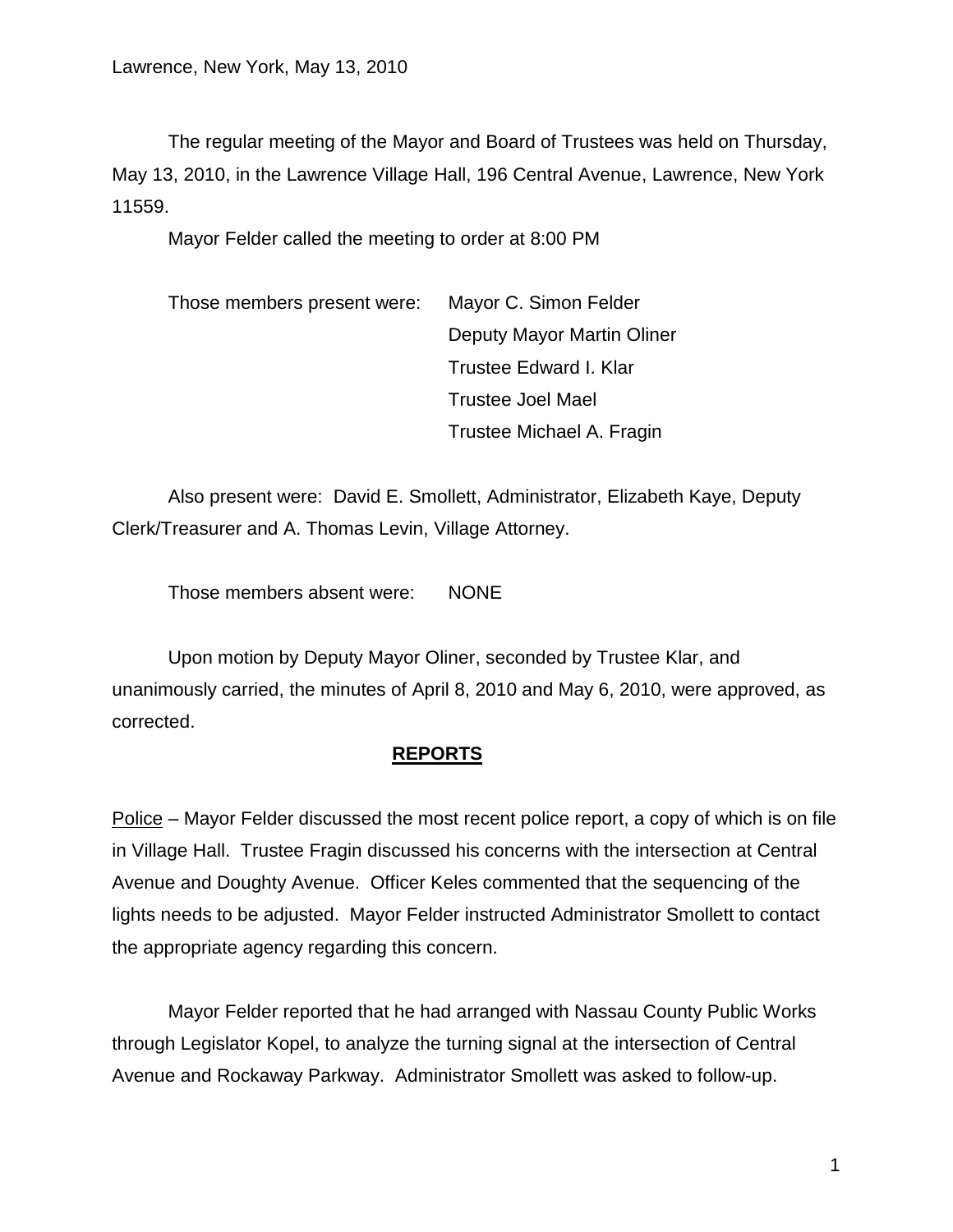Trustee Mael commented that the board has been asking for data on accidents at this intersection for quite some time. Officer Keles commented that paper copies of reports are only available for a short period of time. It was suggested that the Village request that the accident number be included with the police report which would allow the Precinct to pull up the report more quickly and read the summary section of the accident.

Mayor Felder invited residents from 360 Central Avenue to address the board regarding complaints about the change in traffic direction on Williams Street.

Several residents in attendance expressed their concern with the change in oneway access to Williams Street. Administrator Smollett explained that this change was made to reduce the volume of cars coming down Mulry Street off of Washington. Street. Trustee Mael commented that the board felt there was a dangerous situation created on Washington Street due to back-up of traffic off of Mulry Street from school buses. The board indicated that it would engage a traffic expert to study the situation.

Fire – No news to report.

Finance - Trustee Mael gave the Finance Report and moved to approve Abstract #'s 588-593, 13, 222, seconded by Trustee Klar and unanimously approved. The board addressed Item #4 which requested separate approval for club membership refunds. The board determined that separate approval was not necessary if refund requests were made before the policy cut-off date of April 30<sup>th</sup>. Trustee Mael asked for follow-up explanation on certain budgetary variances.

Public Works – Deputy Mayor Oliner reported that Superintendent Sal Castro was injured on duty.

Recreation – Trustee Klar reported on improvements at the club and updated the board on the search for a new manager.

Water Pollution Control Facility – No news to report.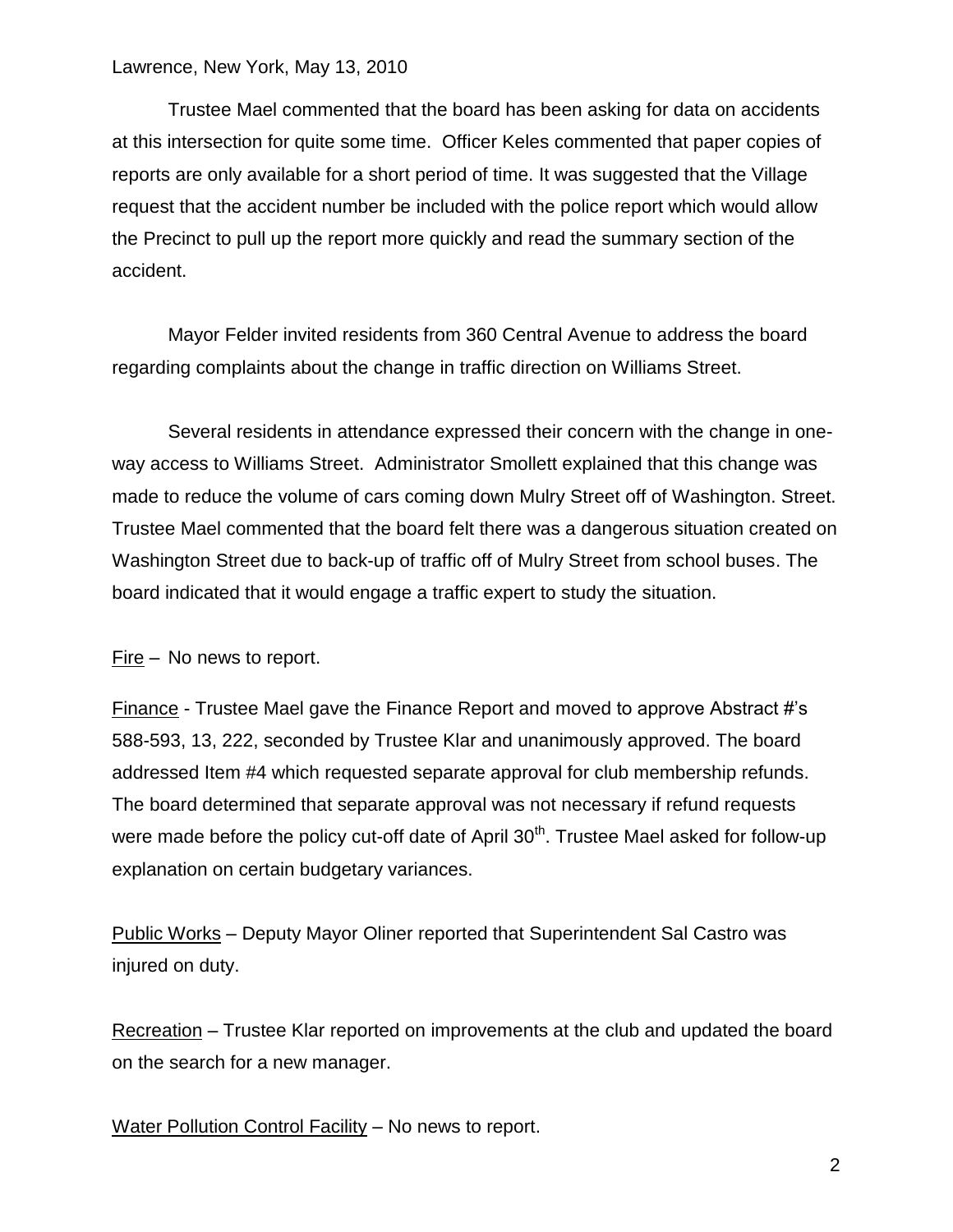Sanitation – Trustee Klar reported that he and Administrator Smollett would be attending the District's meeting to discuss concerns.

Nassau County Office of Emergency Management - Administrator Smollett reported that he and Dr. Sicklick had been given a tour of the County's new Emergency facility. Administrator Smollett reported that he would be meeting with the State Office of Emergency Management to discuss the recent storm damage. Administrator Smollett was asked to get copies of emergency plans from other villages.

Ms. Sharon Douglas of the American Red Cross addressed the board regarding her organization's services provided during emergencies.

# OLD BUSINESS

Item A – Combined with Emergency Management Report

Item B - The Board discussed a survey of other courts in connection with return dates for parking tickets. Village Attorney Levin informed the board that it had no authority to establish fines or return dates for pleas of guilty by mail, and that such matters were within the purview of the Village Justice Court. Deputy Mayor Oliner stated that if the financial impact is minimal, the return time should be changed from 14 to 30 days. Trustee Klar commented that there would be no need to change if the impact is minimal. Mayor Felder indicated his preference for 30 days. Mr. Levin advised the Board that it needed to adopt a local law to update the existing Traffic Violations section of the Code for parking tickets.

Trustee Klar made a motion, which was seconded by Trustee Fragin and unanimously approved, to set the public hearing for June 10, 2010 at 8:00 pm, on Intro Bill 5-10 to amend the Traffic Violations section of the Code.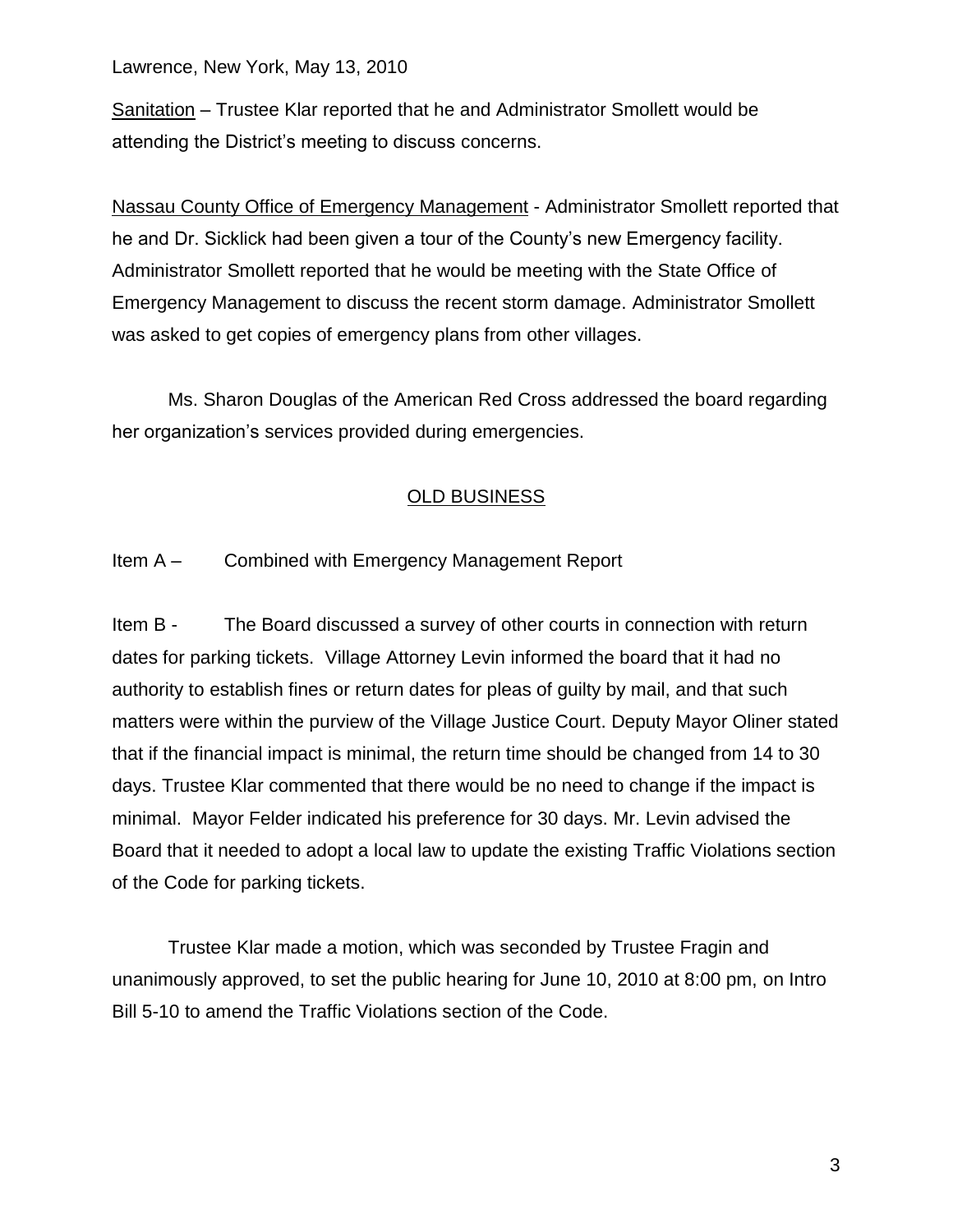Item D – Storm Related Costs and Insurance Claims

The Board requested that storm related costs be broken out separately on the financials.

Item E - Traffic Control and Pedestrian Safety at Intersection of Sutton and Broadway

Mayor Felder asked the board to consider traffic control measures at the intersection of Sutton and Broadway. Trustee Fragin recalled that the police had written a letter regarding the intersection of Lord and Broadway. Mayor Felder asked the administration to look into any police evaluation of the intersections of Sutton and Lord and Broadway.

## NEW BUSINESS

Item 1 - Public Hearing on Local Law Related to Sidewalk Maintenance

At 9:50 pm, a motion was made by Trustee Fragin, seconded by Trustee Klar, and unanimously approved, to open the public hearing on proposed local law L4-10 amending the section in the Code on sidewalk maintenance.

Village Attorney Levin explained that the proposed change would now include removal of snow and ice and would improve enforcement of the law. Trustee Mael suggested expanding enforcement authority beyond the Building Superintendent, and the Board agreed to would change the wording to Building Superintendent or designee.

There being no comments from the public, at 9:55 pm, it was moved by Deputy Mayor Oliner, seconded by Trustee Klar, and unanimously approved, to close the public hearing. Mr. Levin stated that the Mayor had to certify the need to act on the changed language without delay in order for the Board to adopt the legislation this evening. Mayor Felder so certified, upon which Mayor Felder moved to adopt the amended legislation, seconded by Deputy Mayor Oliner and unanimously approved.

4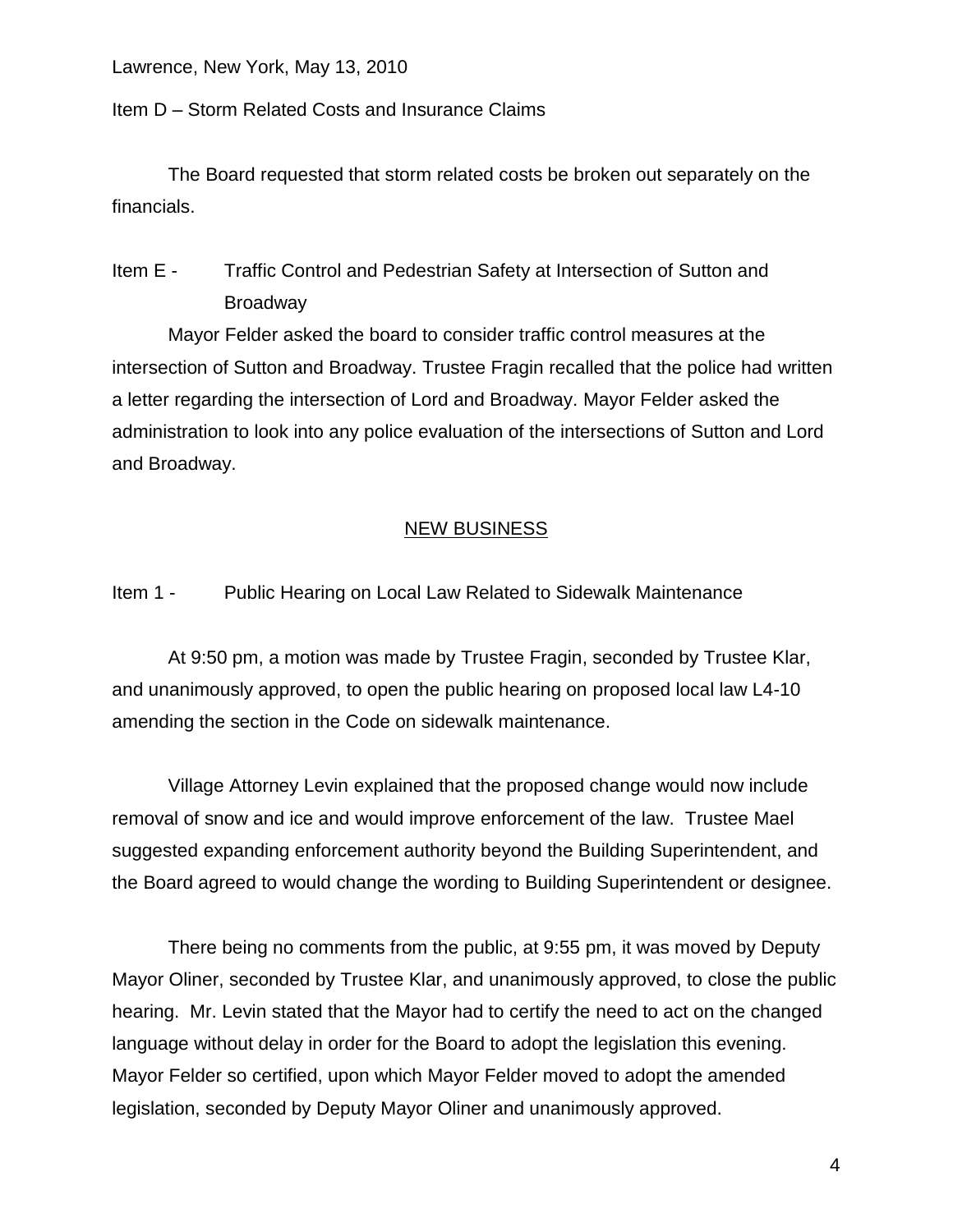Item 2 – Public Hearing on Annual Stormwater Report

At 10:00 pm, Trustee Klar made a motion to open the public hearing on the Annual Stormwater Report, which was seconded by Trustee Fragin and unanimously approved.

Deputy Clerk/Treasurer Elizabeth Kaye presented the annual report which showed how the Village managed its stormwater over the preceding year through compliance with six minimum control measures.

There being no comment from the public, at 10:05 pm, it was moved by Trustee Klar, seconded by Deputy Mayor Oliner and unanimously approved, to close the public hearing.

#### Item #3 – Memorial Day Parade

Deputy Mayor Oliner moved to approve the Memorial Day parade with Cedarhurst, which was seconded by Trustee Fragin, and unanimously approved.

Item #4 – Approval of Torah Procession for A. Edelman

Mayor Felder indicated that all paperwork and police escorts were in place for the procession. Mayor Felder made a motion to approve the Torah Procession for Mr. A. Edelman for Sunday, May 16, 2010 starting at noon, with a street closure at Sutton Place, which was seconded by Deputy Mayor Oliner and unanimously approved. Trustee Fragin requested that applications for Torah Processions be more detailed regarding street closures.

Item # 6 – left blank (originally Rosenberg Torah Procession)

Deputy Mayor Oliner commented that Mrs. Rosenberg was able to revise her time and date so now the police could accommodate her procession. Trustee Mael made a motion to approve the Rosenberg Torah procession for Sunday, June 13, 2010 at 11:00 am on the condition that no buses are en route, which was seconded by Mayor Felder, and unanimously approved.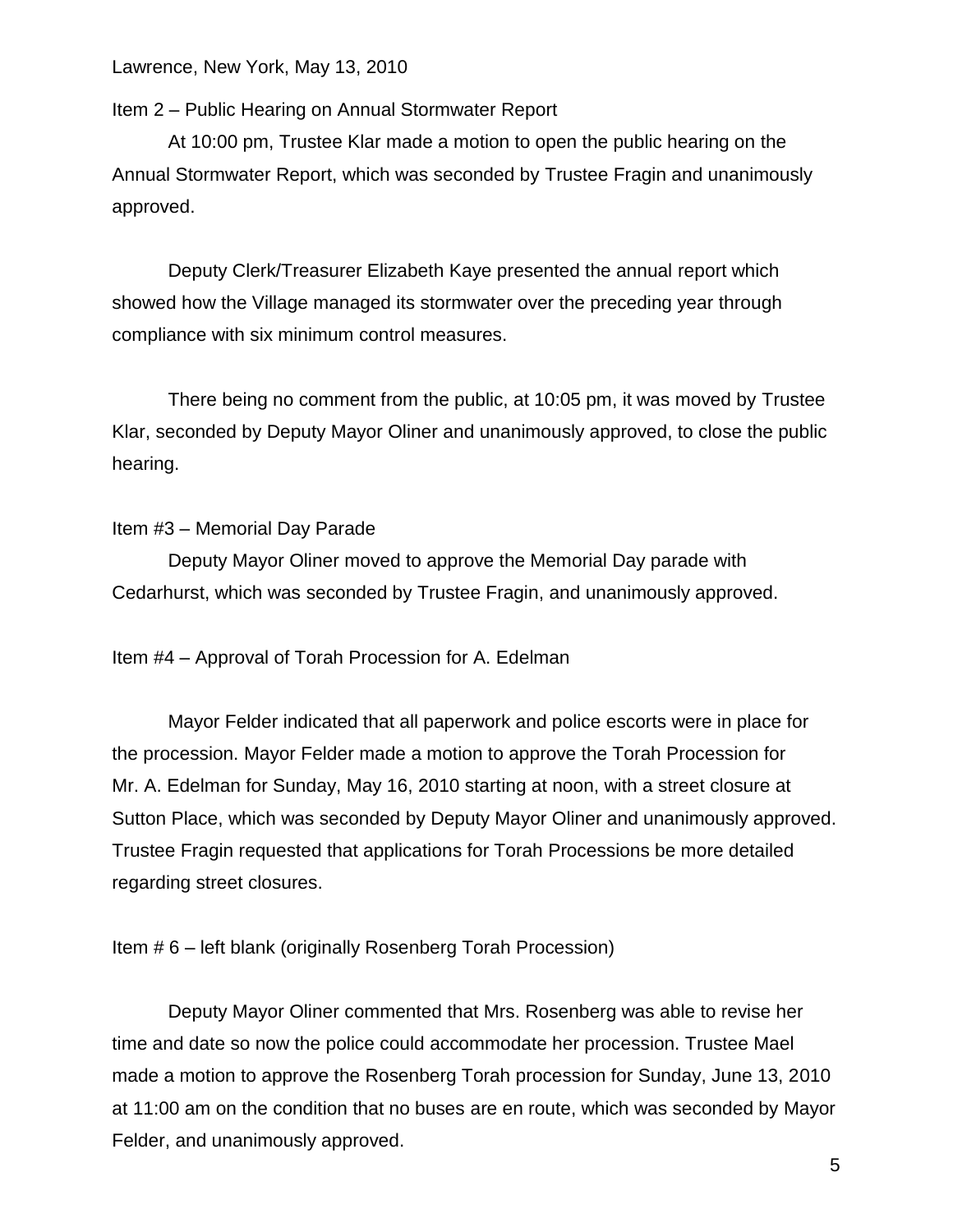Item # 7 – Licensing Landscapers

Village Attorney Levin explained that the Village did not have a local law which required licensing of landscapers. Trustee Klar moved to schedule a public hearing for June 10, 2010 at 8:00 pm to consider proposed local law L6-10 for licensing landscapers, which was seconded by Trustee Fragin and unanimously approved.

Trustee Klar asked Administrator Smollett about the film shooting at the Club. Administrator Smollett responded that all paperwork was received. Village Attorney Levin advised that the Village was protected for restoration work, if necessary.

At 10:30 pm, Mayor Felder opened the Good & Welfare portion of the meeting.

Mr. Michael Convertino, 353 Central Avenue, complained that the Village did not offer 24-hour resident parking permits in the lot behind Amazing Savings. Administrator Smollett was asked to review parking activity in this lot and advise the Board.

Ms Wortheim, resident of the Plaza Apartments, complained about the change in access to her garage and requested that Williams Street be returned to its original traffic direction.

Ms. Hamilton, office manager for a dentist on Williams Street, complained that patients now have difficulty approaching the office with the new one-way on Williams Street.

Mrs. Kevelson, President Lawrence Association, asked the Board why Lawrence Association items not covered at the April meeting were not on the May agenda.

Deputy Mayor Oliner addressed the items:

- The Library attorney would contact the MTA directly
- The Village is not set up to televise meetings under the Cablevision agreement
- Revising term limits needs to be done via local law on advice of counsel